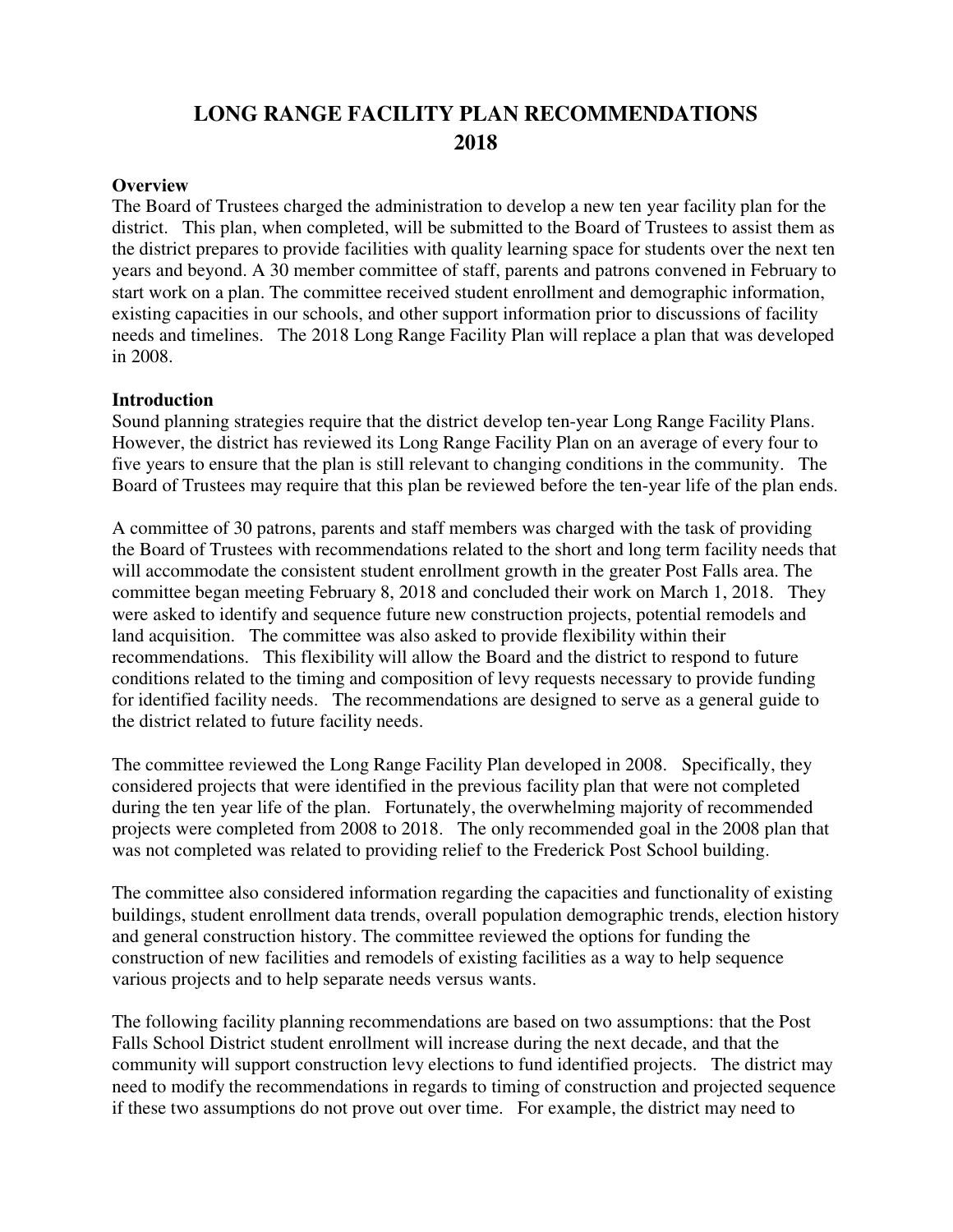accelerate the facility construction schedule if student enrollment growth exceeds expectation. It also may need to delay proposed projects if the opposite takes place.

The committee and the district administration respectfully submit this plan to the Board of Trustees of the Post Falls School District for its consideration.

## **Recommendation- New Elementary School**

The committee recommends that the Board of Trustees take action to construct a new elementary school as soon as reasonably possible. The estimated cost of a new elementary school is \$12,500,000.

### **Rationale**

The committee discussed the one recommendation that was not addressed during the ten year life of the 2008 Long Range Facility Plan; addressing the issues posed by housing both New Vision Alternative High School and the Frederick Post Kindergarten students in the Frederick Post Building. The committee reached a strong consensus that all kindergarten students should be moved into their home elementary schools as soon as reasonably possible. While some of our elementary schools have classrooms available to house kindergarten students, over half do not. The construction of an additional elementary school will not only allow for the kindergarten students to attend their home schools, but it will also create additional classroom space for elementary students throughout the district. The removal of the kindergarten students from the Frederick Post Building will create space for the expansion of New Vision and will relieve the overall infrastructure of the building in numerous ways. The current centralization of the district's kindergarten programming causes transportation and logistical difficulties including the need to shuttle kindergarten students from the home school. We also create significant automobile traffic that the current site and facility is not designed to handle. Note: The committee discussed the possibility of providing full day kindergarten in the future.

- 1. The committee would request that the Board of Trustees consider the recommendation and establish a timeline regarding a possible levy election to fund a new elementary school.
- 2. The district should embark on a comprehensive communications plan for the community regarding the proposed new elementary school prior to a levy that includes proposed funding this project.
- 3. Upon successful passage of a funding levy, the district should work with the appropriate architects, staff and patrons/parents to develop the detailed plans for the project completion.
- 4. If necessary, a committee of parents, patrons and district staff would establish new elementary boundaries to create space in all schools to house the kindergarten students in each elementary school.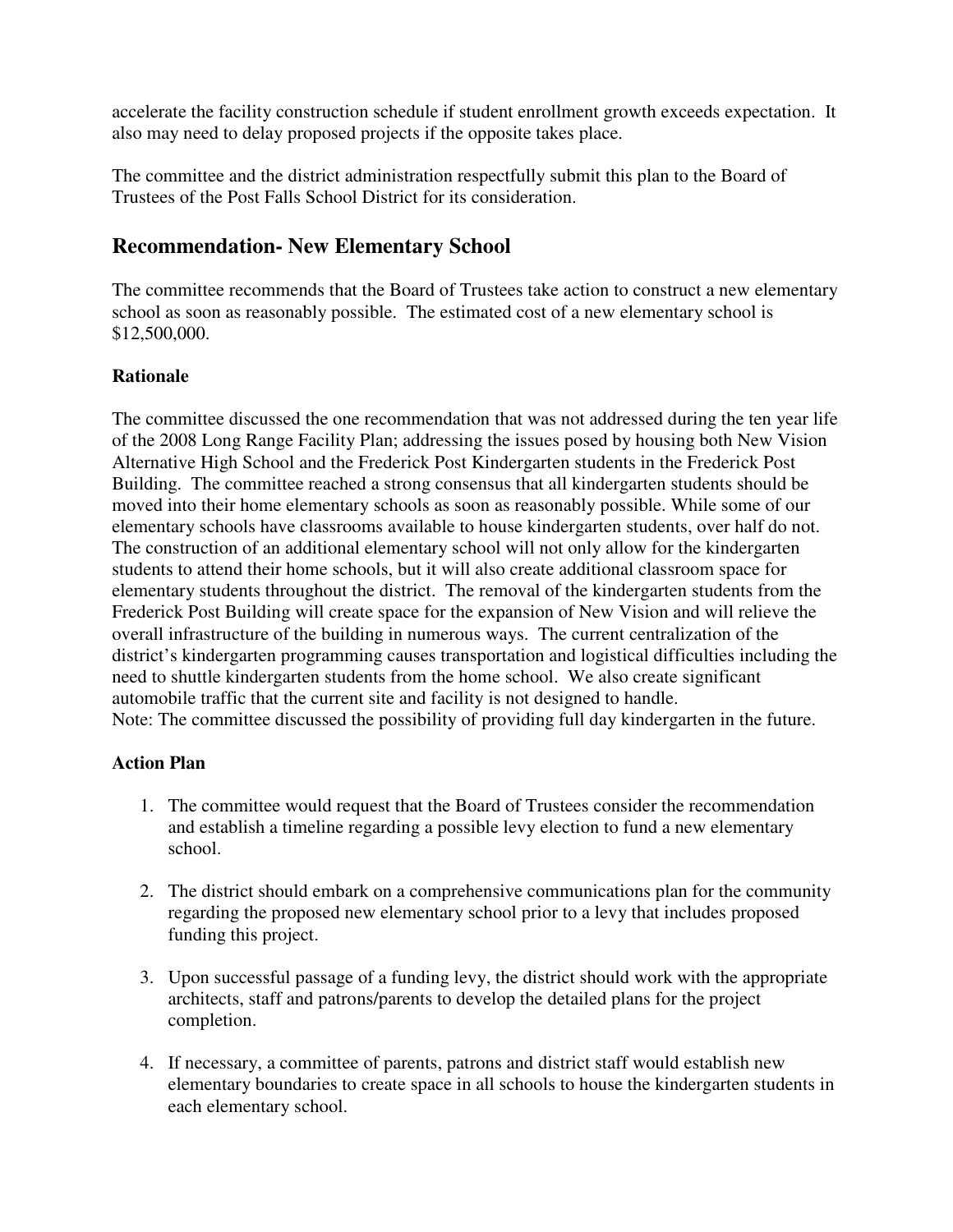# **Recommendation- Remodel Senior Buildings**

The committee recommends that the Board of Trustees consider requesting funding as soon as reasonably possible to upgrade and remodel our senior buildings. The upgrades could include school safety projects such as the reconstruction of various entrances that will help control traffic into and out of our schools built prior to the current heightened school safety climate. The remodels would also include multiple roof update projects, asphalt renewal projects, modernization of exterior fascias, the addition of air conditioning at several schools, the addition of a track at River City Middle School, upgrades of electrical and plumbing in some schools as needed. The funding needed for these efforts could be added to a bond levy for a new elementary school. The estimated cost of the upgrades and remodels is \$7,000,000.

### **Rationale**

The district needs to continue to invest and upgrade our senior buildings to ensure that the students in those buildings have the same learning opportunities as students in some of our newer facilities. Since the "great recession" the district has made a strong effort to maintain and update our senior buildings including providing money in the 2015 bond levy proposal to do some remodeling of both the Frederick Post and Mullan Trail Schools. However, there is a backlog of facility needs that had to be deferred during the economic downturn. There are many needed facility remodel projects that are too large and expensive to fund with the districts yearly budget.

The district is in a unique position to ask for funding to upgrade our senior buildings and build a new elementary school without greatly impacting the property taxes on district patrons. The district will be retiring the bond levy payments for the construction of Post Falls High School in 2019. In an effort to stabilize and minimize patron property taxes, the district has strategically layered facility debt over time in order to build the necessary buildings to keep up with student enrollment growth. The district has not increased the amount of taxes it raises for the past 5 years. We believe the predictability and consistency of this plan serves our taxpayers better than a roller coaster approach to taxes. This strategy appears to have been effective as measured by strong community support for construction levies over the past twenty years. Note: There was some discussion about considering raising taxes if necessary to complete the necessary facility updates.

- 1. The committee would request that the Board of Trustees consider the recommendation and establish a timeline regarding a possible levy election to fund numerous remodel projects.
- 2. The district should embark on a comprehensive communication plan for the community regarding the proposed projects prior to a levy that includes proposed funding for the facility updates and remodel projects
- 3. Upon successful passage of a funding levy, the district should work with the appropriate architects, staff and patrons/parents to develop detailed plans for the project completion.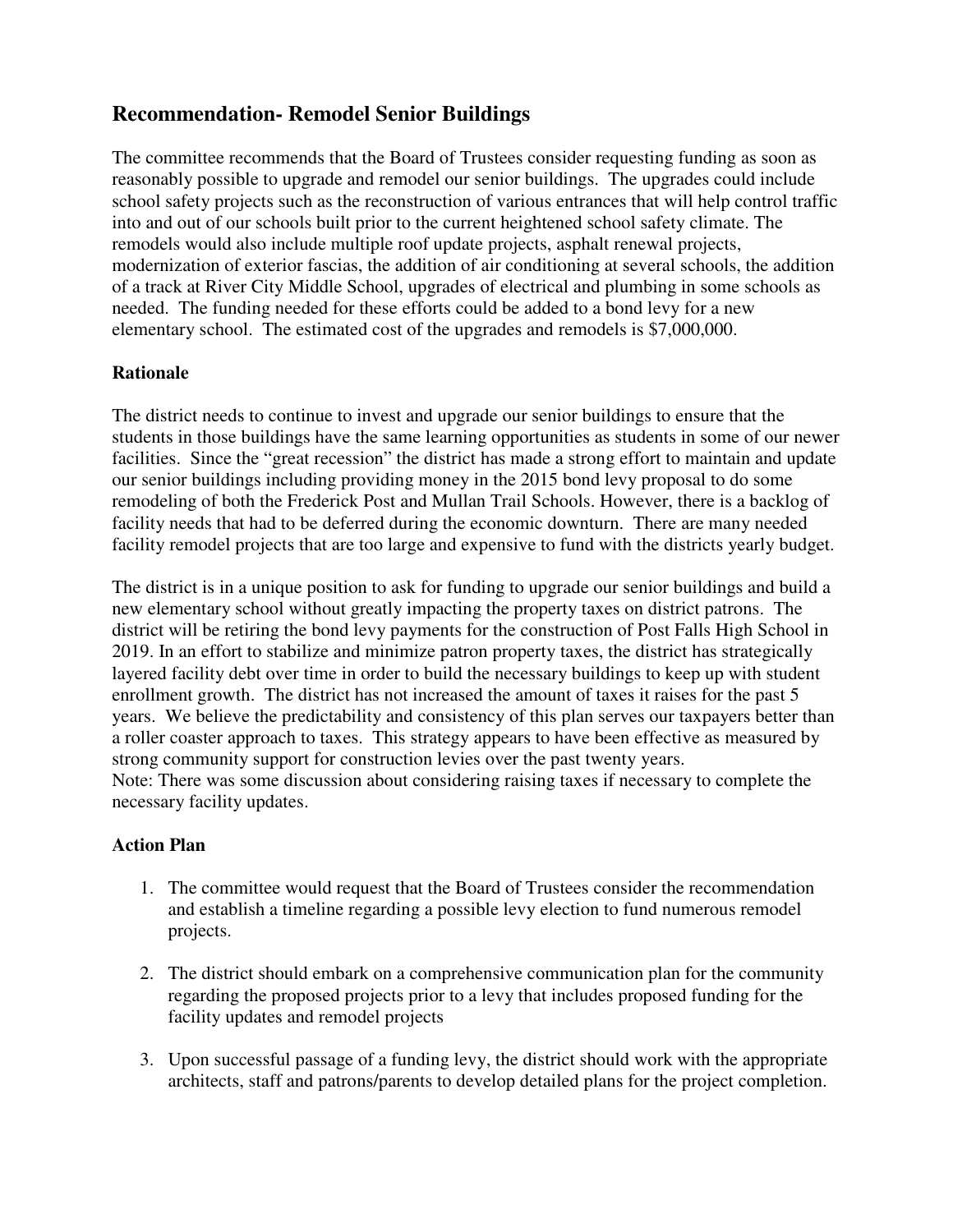# **Recommendation- Third Middle School**

The committee recommends that the Board of Trustees consider constructing a third middle school facility at such time that the overall middle school student enrollment meets or exceeds 1,550. The cost of a new middle school facility is approximately \$30,000,000.

### **Rationale**

The district added the 12 classroom second story addition to River City Middle School in 2015. This addition expanded the overall middle school student capacity by 300. However, today's middle school enrollment is 1,350 as compared to total middle school capacity of 1,550. It appears the need for an additional middle school facility will take place prior to the need for a second high school based on several variables (see below high school rationale). The projections indicate that the district may need an additional middle school in three to five years. The cost of an additional middle school could be reduced by building a starter middle school designed to have a significant classroom addition in the future similar to River City Middle School.

### **Action Plan**

- 1. The Board of Trustees should review this recommendation in 2022, or as needed, to assess whether the recommendation, and especially the timing of a proposed new middle school is still on target.
- 2. The committee would request that the Board of Trustees consider the recommendation and establish a timeline regarding a possible levy election to fund an additional middle school.
- 3. The district should embark on a comprehensive communication plan for the community regarding the proposed middle school prior to a levy that includes proposed funding for this project.
- 4. Prior to a levy election to seek voter approval for the funding of an additional middle school, the district should develop an educational specification committee comprised of patrons, parents, staff and technical consultants whose task would be to establish basic plans for the new middle school.
- 5. Upon successful passage of a funding levy, the district should establish a committee of patrons, parents and staff members to assist with the development of middle school attendance boundaries.

## **Recommendation- Second High School**

The committee recommends that the Board of Trustees consider constructing a second high school facility at such time that the enrollment at Post Falls High School meets or exceeds 1,750 students. The cost to construct a second high school of about 200,000 square feet is approximately \$50,000,000.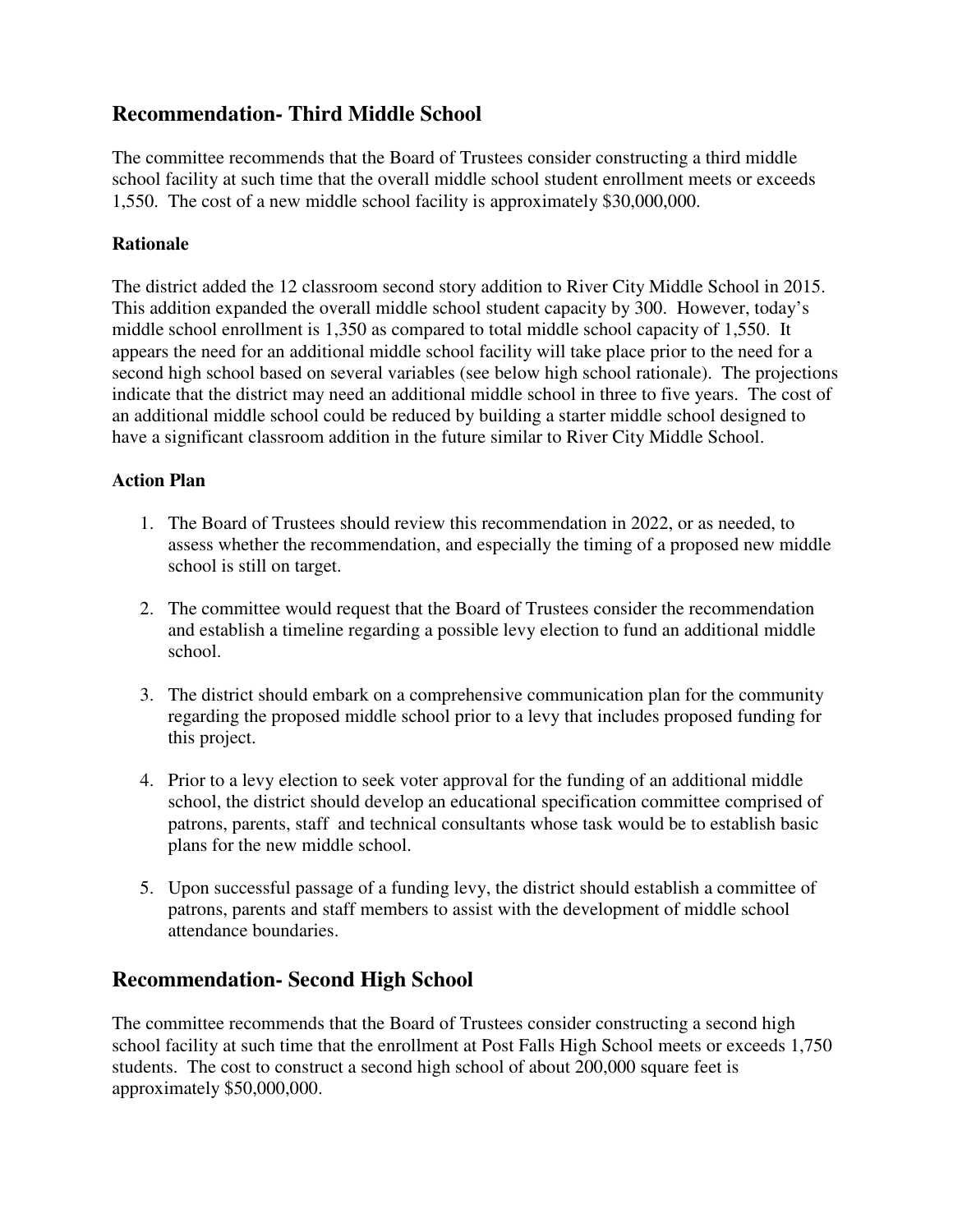### **Rationale**

In 2007, the district added eight additional classrooms to Post Falls High School in order to accommodate student population growth. The addition of those eight classrooms expanded the student capacity from 1,500 to 1,750. The district added an auxiliary gymnasium and a performing arts auditorium in 2016. These additions created multiple teaching spaces for students.

Overall, PFHS enrollment has remained fairly stable since the 2008 Long Range Facility Plan. The current enrollment is approximately 1,550. One of the largest classes of students in the district is currently enrolled at Post Falls High School. Current enrollment numbers indicate that smaller classes will be entering Post Falls High School over the next several years. The next exceptionally large classes are currently  $5<sup>th</sup>$  grade students. Relatively smaller classes are enrolled in the current  $6<sup>th</sup>$ ,  $7<sup>th</sup>$  and  $8<sup>th</sup>$  grade.

There are several reasons for the stability of the high school enrollment over the past ten years. The student enrollment growth at all levels slowed during the economic downturn starting in 2009. The other major reason for slower than previously anticipated growth is the addition and expansion of options for high school students. For example, over 100 high school students are enrolled in KTEC (Career and Technical School) and are not on our campus for half of the school day. Many students are attending courses at North Idaho College as part of a dual enrollment program.

Considering these factors and the addition of the eight classrooms, an auxiliary gymnasium and a performing arts auditorium, the timeline for constructing a second high school building should not be necessary for at least six to eight years unless the student enrollment growth exceeds expectations.

With these factors in mind, the district needs to plan for the future construction of a second high school. It would be possible to build a 140,000 square foot "starter" high school for about 1,000 students designed for future additions similar to River City Middle School. That would reduce the cost by approximately one third at the time of construction.

- 1. The Board of Trustees should review this recommendation in 2024 or as needed to assess whether the recommendation, and especially the timing of a proposed second high school, is still on target.
- 2. The committee would request that the Board of Trustees consider the recommendation and establish a timeline regarding a possible levy election to fund a second high school.
- 3. The district should embark on a comprehensive communication plan for the community regarding the proposed second high school prior to a levy that includes proposed funding for this project.
- 4. Prior to a levy election to seek voter approval for the funding of a second high school, the district should develop an educational specification committee comprised of patrons,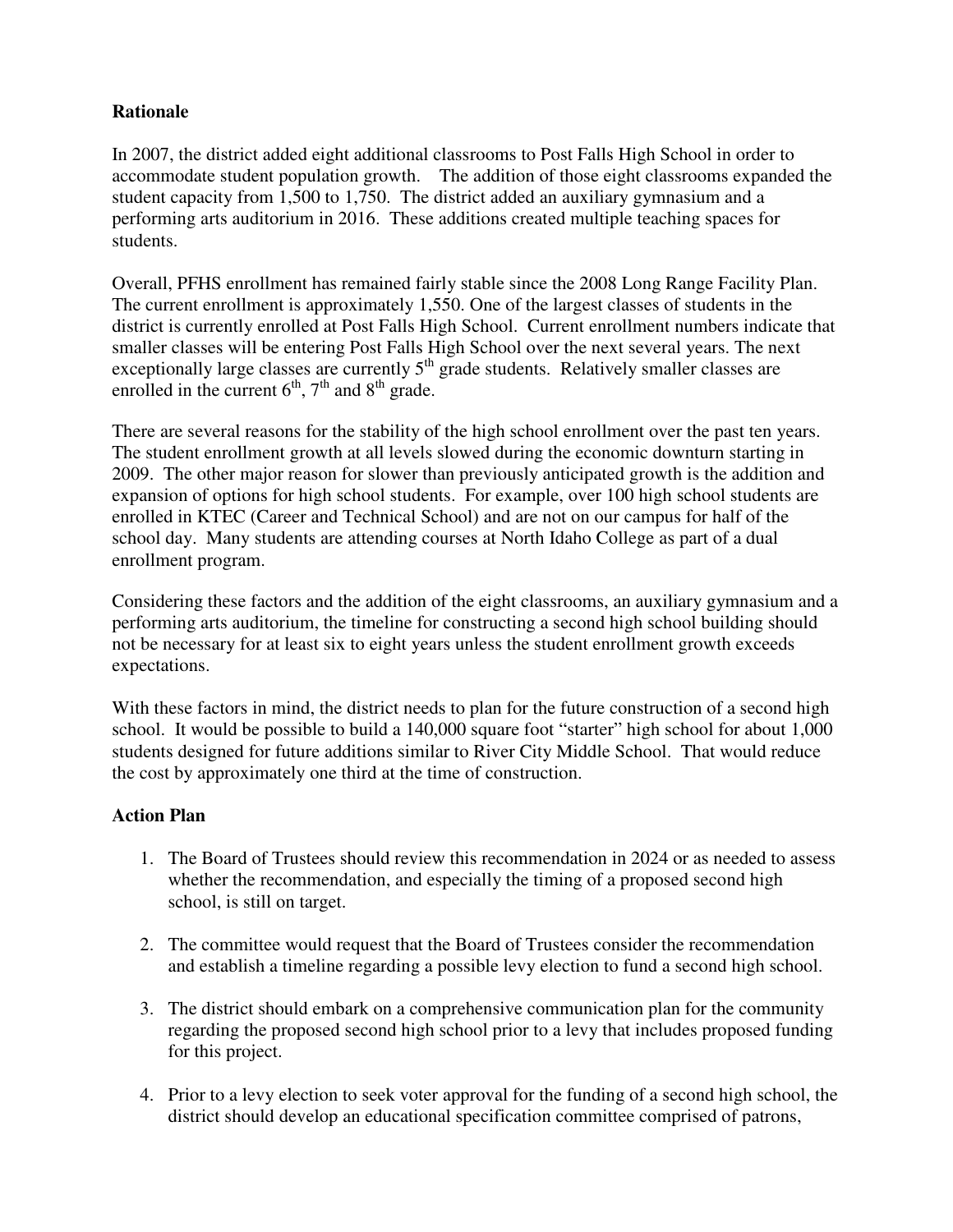parents, staff and technical consultants whose task would be to establish basic plans for the second high school.

5. Upon successful passage of a funding levy, the district should establish a committee of patrons, parents and staff members to assist with the development of new high school attendance boundaries.

## **Recommendation- Land Acquisition**

The committee recommends that the Board of Trustees seek property suitable for school sites within the various sections of the district boundaries with a general consideration of providing neighborhood schools and a geographical balance for schools at all levels. If necessary, the district should consider attaching an additional amount of funding to future facility levies for the purpose of purchasing land that could be used for the construction of a future school.

### **Rationale**

The district currently has one middle school site, one elementary site, and one high school site available for future construction. The district has had the support of the City of Post Falls regarding the requirement that developers provide the district mitigation for the impact that a housing development may have on student enrollment. Historically the mitigation has been delivered to the district in the form of ten acres of land. Specifically, large developments have provided the district with an elementary school site (10 acres minimum) within their housing development. With the city's continued support, the district may be able to obtain enough sites to keep up with the need to construct elementary schools.

The minimum site size necessary to construct the school facilities and associated grounds are as follows:

High School- 40 acres Middle School- 20 acres Elementary School- 10 acres

Note: The committee believes school site acquisition is an on-going process that needs to extend well beyond the ten years of this facility plan.

- 1. The district should continue to develop a comprehensive site review with the purpose of identifying potential school sites for purchase or trade. This review could include information on areas of residential growth and plans for city expansion.
- 2. As the district acquires property, it would develop a plan for optimal placement of future schools. The district should consider the proximity of "feeder" schools to each other.
- 3. The district should continue to work with the City of Post Falls regarding the donation of land as a form of mitigation for the impact of future housing developments on student enrollment.
- 4. The district should consider the possibility of selling or trading unused property for other needed district sites that are the most suitable for construction of future schools.